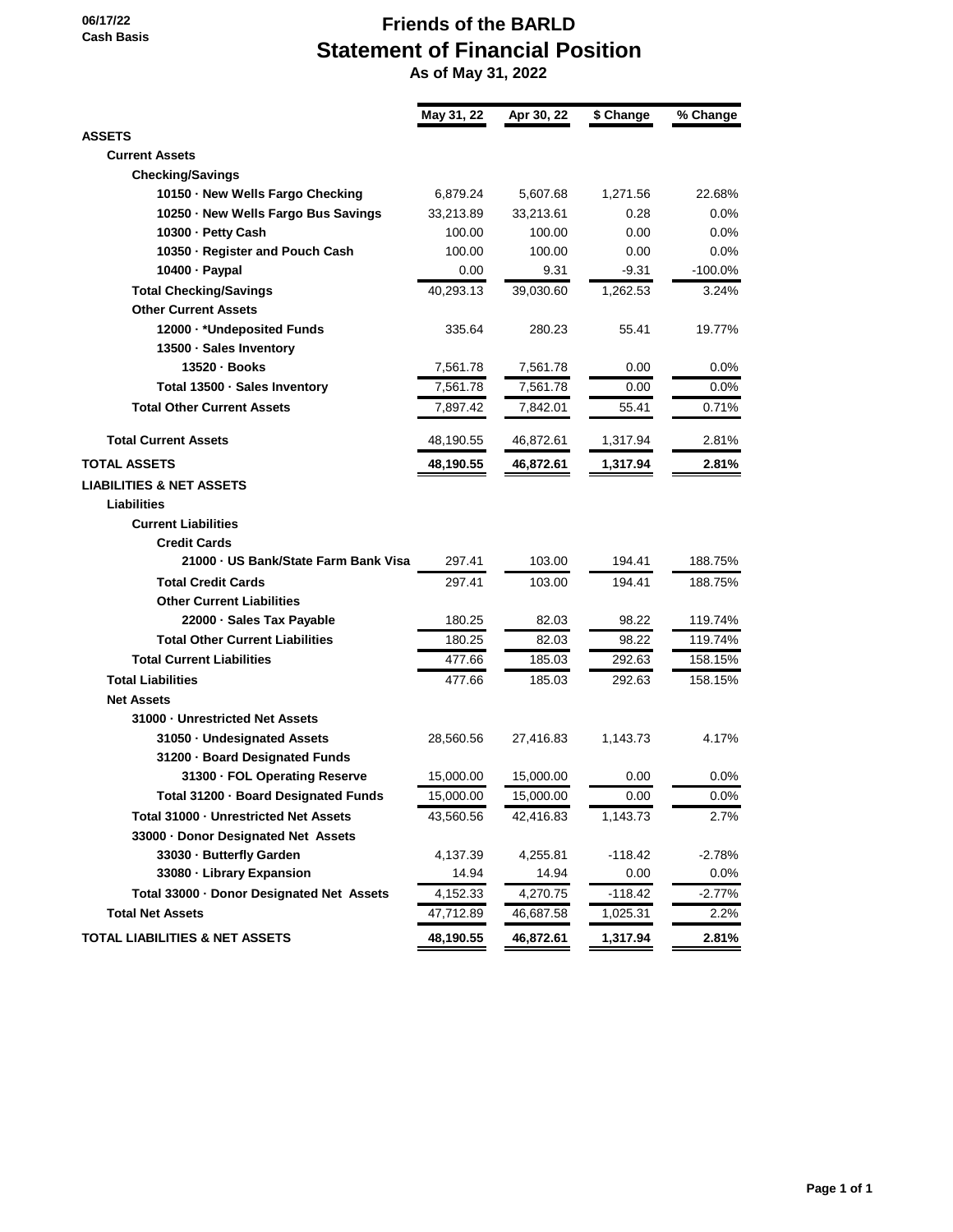#### **06/17/22 Cash Basis**

## **Friends of the BARLD Profit & Loss Budget Performance May 2022**

|                                                                 | May 22   | Jan - May 22 | <b>Annual Budget</b> | \$ Over Budget | % of Budget |
|-----------------------------------------------------------------|----------|--------------|----------------------|----------------|-------------|
| <b>Ordinary Income/Expense</b>                                  |          |              |                      |                |             |
| Income                                                          |          |              |                      |                |             |
| 43400 - Unrestricted Contributions                              |          |              |                      |                |             |
| 43410 - Individual Contributions/Grants                         | 1.000.00 | 1.059.04     | 500.00               | 559.04         | 211.81%     |
| 43430 - Foundation Contributions/Grants                         | 25.01    | 97.36        | 450.00               | $-352.64$      | 21.64%      |
| 43440 - Nonprofit Contributions/Grants                          | 0.00     | 98.80        |                      |                |             |
| 43450 - Gifts in Kind - Goods<br>43452 - Non-Cash Contributions |          |              |                      |                | 40.4%       |
|                                                                 | 1,190.47 | 5,049.71     | 12,500.00            | $-7,450.29$    |             |
| Total 43450 - Gifts in Kind - Goods                             | 1,190.47 | 5,049.71     | 12,500.00            | $-7,450.29$    | 40.4%       |
| Total 43400 - Unrestricted Contributions                        | 2,215.48 | 6,304.91     | 13,450.00            | $-7,145.09$    | 46.88%      |
| 43500 · Membership Dues                                         |          |              |                      |                |             |
| 43510 - Individual Memberships                                  | 0.00     | 580.00       | 1,000.00             | $-420.00$      | 58.0%       |
| 43520 · Sponsor/Benefactor/Life/Special                         | 0.00     | 200.00       | 2,000.00             | $-1,800.00$    | 10.0%       |
| 43530 - Business Memberships                                    | 0.00     | 0.00         | 400.00               | $-400.00$      | 0.0%        |
| Total 43500 · Membership Dues                                   | 0.00     | 780.00       | 3,400.00             | $-2,620.00$    | 22.94%      |
| 45000 · Earned Income                                           |          |              |                      |                |             |
| 45030 · Interest-Savings                                        | 0.28     | 1.38         | 3.00                 | $-1.62$        | 46.0%       |
| Total 45000 · Earned Income                                     | 0.28     | 1.38         | 3.00                 | $-1.62$        | 46.0%       |
| 46400 · Sales                                                   |          |              |                      |                |             |
| 46420 · Taxable Sales                                           | 1,190.47 | 5,041.21     | 12,000.00            | $-6,958.79$    | 42.01%      |
| 46430 - Non-Taxable Sales                                       | 0.00     | 8.50         | 500.00               | $-491.50$      | 1.7%        |
| 46440 · Timely Filing Discount                                  | 0.00     | 1.14         | 4.00                 | $-2.86$        | 28.5%       |
| Total 46400 · Sales                                             | 1,190.47 | 5,050.85     | 12,504.00            | $-7,453.15$    | 40.39%      |
| 47240 - Cultural/Educ.Program Income                            | 80.00    | 80.00        | 4,000.00             | $-3,920.00$    | 2.0%        |
| 49000 · Fundraising and Special Events                          |          |              |                      |                |             |
| 49010 - Special Events Contributions                            | 0.00     | 0.00         | 5,000.00             | $-5,000.00$    | 0.0%        |
| 49030 · Special Events Gifts in Kind                            |          |              |                      |                |             |
| 49035 - Non-Cash Contributions                                  | 0.00     | 0.00         | 500.00               | $-500.00$      | 0.0%        |
| Total 49030 - Special Events Gifts in Kind                      | 0.00     | 0.00         | 500.00               | $-500.00$      | 0.0%        |
| 49040 - Live/Silent Auctions                                    | 0.00     | 0.00         | 280.00               | $-280.00$      | 0.0%        |
| Total 49000 · Fundraising and Special Events                    | 0.00     | 0.00         | 5,780.00             | $-5,780.00$    | 0.0%        |
| <b>Total Income</b>                                             | 3,486.23 | 12,217.14    | 39,137.00            | $-26,919.86$   | 31.22%      |
| <b>Cost of Goods Sold</b>                                       |          |              |                      |                |             |
| 50000 - Cost of Goods Sold                                      | 1,190.47 | 5,049.71     | 12,500.00            | $-7,450.29$    | 40.4%       |
| <b>Total COGS</b>                                               | 1,190.47 | 5,049.71     | 12.500.00            | $-7,450.29$    | 40.4%       |
| <b>Gross Profit</b>                                             | 2.295.76 | 7,167.43     | 26,637.00            | $-19,469.57$   | 26.91%      |
| <b>Expense</b>                                                  |          |              |                      |                |             |
| 64000 · Fundraising/Special Events Exp                          |          |              |                      |                |             |
| 64010 · Fees                                                    | 200.00   | 200.00       | 350.00               | $-150.00$      | 57.14%      |
| 64030 - Live/Silent Auction Expenses                            | 0.00     | 0.00         | 500.00               | $-500.00$      | 0.0%        |
| 64050 · Promotional/Publicity/Printing                          | 0.00     | 0.00         | 50.00                | $-50.00$       | $0.0\%$     |
| Total 64000 - Fundraising/Special Events Exp                    | 200.00   | 200.00       | 900.00               | $-700.00$      | 22.22%      |
| 65000 · Adminsitrative & Gen Expenses                           |          |              |                      |                |             |
| 65010 · Accounting Fees                                         | 0.00     | 450.00       | 2,000.00             | $-1,550.00$    | 22.5%       |
| 65015 - Independent Contract Services                           | 0.00     | 165.00       |                      |                |             |
| 65020 · Bank Charges/Square/Paypal Fees                         | 0.00     | 15.01        | 65.00                | $-49.99$       | 23.09%      |
| 65040 - Kitchen Supplies                                        | 0.00     | 0.00         | 75.00                | $-75.00$       | 0.0%        |
| 65050 - Info Technology                                         | 0.00     | 156.00       | 300.00               | $-144.00$      | 52.0%       |
| 65060 - Insurance - Liability, D and O                          | 0.00     | 0.00         | 674.00               | $-674.00$      | 0.0%        |
| 65070 - Memberships and Dues                                    | 0.00     | 275.00       | 295.00               | $-20.00$       | 93.22%      |
| 65080 · Office Supplies                                         | 100.00   | 113.98       | 150.00               | $-36.02$       | 75.99%      |
| 65090 · Postage & Shipping                                      | 0.00     | 0.98         | 58.00                | $-57.02$       | 1.69%       |
| 65120 · Printing and Copying                                    | 0.00     | 147.98       | 150.00               | $-2.02$        | 98.65%      |
| 65140 · Committee & Gen Mgt Supplies                            | 0.00     | 18.90        | 200.00               | $-181.10$      | 9.45%       |
| 65150 Other Expenses                                            | 0.00     | 77.00        |                      |                |             |
| Total 65000 - Adminsitrative & Gen Expenses                     | 100.00   | 1,419.85     | 3,967.00             | $-2,547.15$    | 35.79%      |
| 67000 · MFPL Program Service Expenses                           |          |              |                      |                |             |
| 67050 · Software Databases                                      | 0.00     | 0.00         | 1,360.00             | $-1,360.00$    | 0.0%        |
| 67060 - Hospitality Support                                     | 0.00     | 0.00         | 150.00               | $-150.00$      | 0.0%        |
| 67070 - Library Collection Materials                            | 0.00     | 390.00       | 354.00               | 36.00          | 110.17%     |
| 67080 - Library Director's Disc Fund                            | 752.00   | 3,802.53     | 12,375.00            | $-8,572.47$    | 30.73%      |
|                                                                 |          |              |                      |                |             |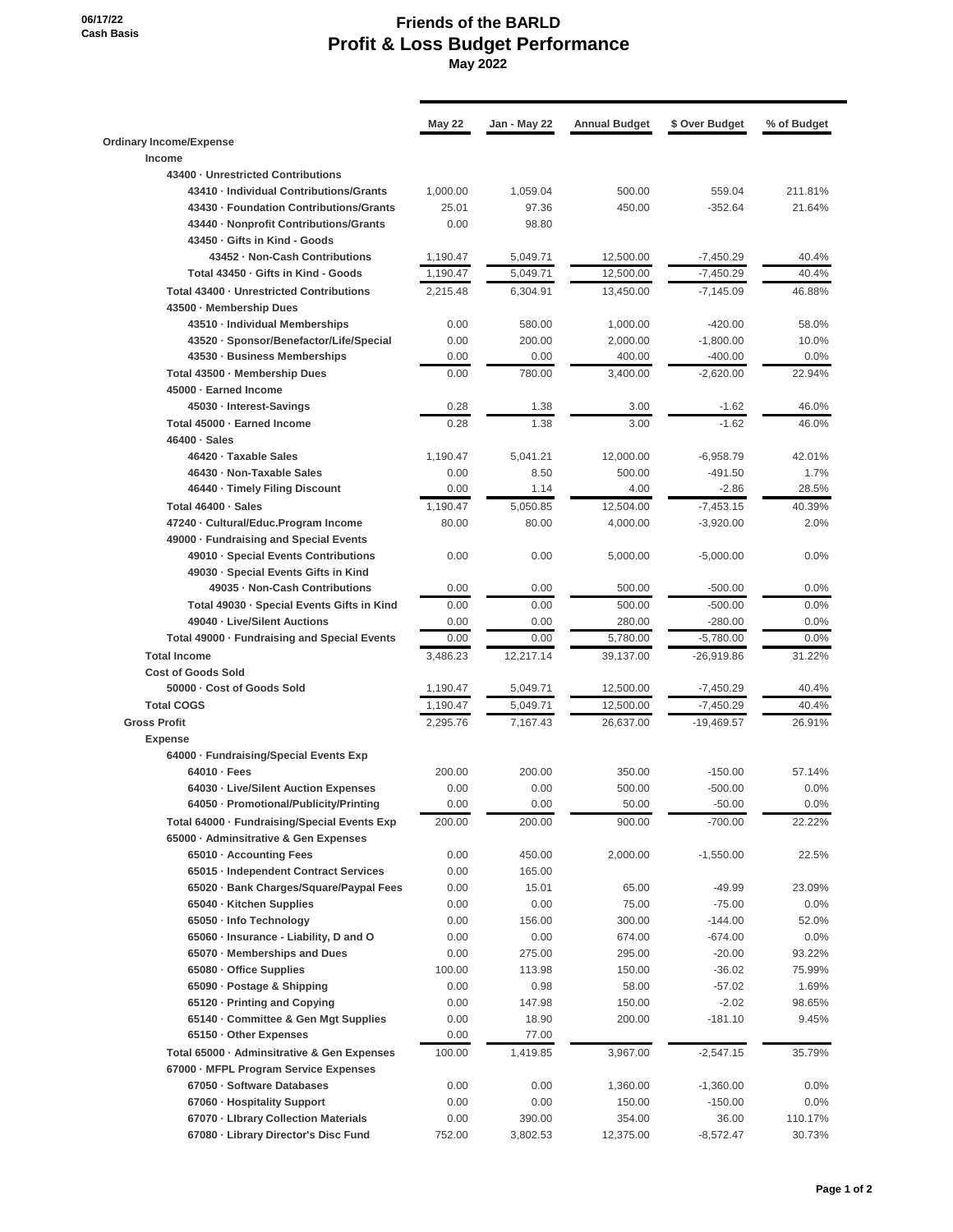**06/17/22 Cash Basis**

## **Friends of the BARLD Profit & Loss Budget Performance May 2022**

|                                              | <b>May 22</b> | Jan - May 22 | <b>Annual Budget</b> | \$ Over Budget | % of Budget |
|----------------------------------------------|---------------|--------------|----------------------|----------------|-------------|
| 67110 · Supplies                             | 0.00          | 0.00         | 50.00                | $-50.00$       | 0.0%        |
| Total 67000 - MFPL Program Service Expenses  | 752.00        | 4,192.53     | 14,289.00            | $-10,096.47$   | 29.34%      |
| 68000 · Campus/Facility/Equip Expenses       |               |              |                      |                |             |
| 68010 · Landscaping/Water Feature            | 0.00          | 0.00         | 200.00               | $-200.00$      | 0.0%        |
| 68040 · Furn/Equip/ Trekker/ Upgrades        | 0.00          | 0.00         | 2,000.00             | $-2,000.00$    | 0.0%        |
| Total 68000 · Campus/Facility/Equip Expenses | 0.00          | 0.00         | 2.200.00             | $-2.200.00$    | 0.0%        |
| 69000 - FOL Program Expenses                 |               |              |                      |                |             |
| 69010 - Cultural/Educational Programs        | 100.03        | 100.03       | 4,000.00             | $-3,899.97$    | 2.5%        |
| 69020 - Holiday Tea                          | 0.00          | 0.00         | 376.00               | $-376.00$      | 0.0%        |
| 69030 · Member Programs                      | 0.00          | 0.00         | 100.00               | $-100.00$      | 0.0%        |
| 69040 · Staff Appreciation                   | 0.00          | 0.00         | 425.00               | $-425.00$      | 0.0%        |
| 69050 · Marketing                            | 0.00          | 0.00         | 380.00               | $-380.00$      | 0.0%        |
| Total 69000 - FOL Program Expenses           | 100.03        | 100.03       | 5,281.00             | $-5.180.97$    | 1.89%       |
| 71000 · Sales Tax Paid                       | 0.00          | 7.92         |                      |                |             |
| <b>Total Expense</b>                         | 1,152.03      | 5,920.33     | 26,637.00            | $-20,716.67$   | 22.23%      |
| <b>Net Ordinary Income</b>                   | 1,143.73      | 1,247.10     | 0.00                 | 1,247.10       | 100.0%      |
| <b>Other Income/Expense</b>                  |               |              |                      |                |             |
| Other Income                                 |               |              |                      |                |             |
| 72000 - Change in Donor Desig. Assets        |               |              |                      |                |             |
| 72005 - Grants, Donor Designated             |               |              |                      |                |             |
| 72020 - Business Contributions/Grants        | 0.00          | 5,000.00     | 5,000.00             | 0.00           | 100.0%      |
| 72030 - Foundation Contributions Grants      | 3,000.00      | 3,000.00     | 3,500.00             | $-500.00$      | 85.71%      |
| Total 72005 - Grants, Donor Designated       | 3,000.00      | 8,000.00     | 8,500.00             | $-500.00$      | 94.12%      |
| 72100 - Release of Grant, Donor Des          |               |              |                      |                |             |
| 72110 - Butterfly Garden                     | $-118.42$     | $-796.53$    |                      |                |             |
| 72140 - Library Summer Reading Program       | 0.00          | $-5,000.00$  | $-5,000.00$          | 0.00           | 100.0%      |
| 72150 - Library Collection, Digital          | $-3.000.00$   | $-3,000.00$  | 0.00                 | $-3,000.00$    | 100.0%      |
| 72160 - Library Equip, IT                    | 0.00          | 0.00         | $-3,500.00$          | 3,500.00       | 0.0%        |
| Total 72100 - Release of Grant, Donor Des    | $-3,118.42$   | $-8,796.53$  | $-8,500.00$          | $-296.53$      | 103.49%     |
| Total 72000 - Change in Donor Desig. Assets  | $-118.42$     | $-796.53$    | 0.00                 | $-796.53$      | 100.0%      |
| <b>Total Other Income</b>                    | $-118.42$     | $-796.53$    | 0.00                 | $-796.53$      | 100.0%      |
| <b>Net Other Income</b>                      | $-118.42$     | $-796.53$    | 0.00                 | $-796.53$      | 100.0%      |
| Net Income                                   | 1,025.31      | 450.57       | 0.00                 | 450.57         | 100.0%      |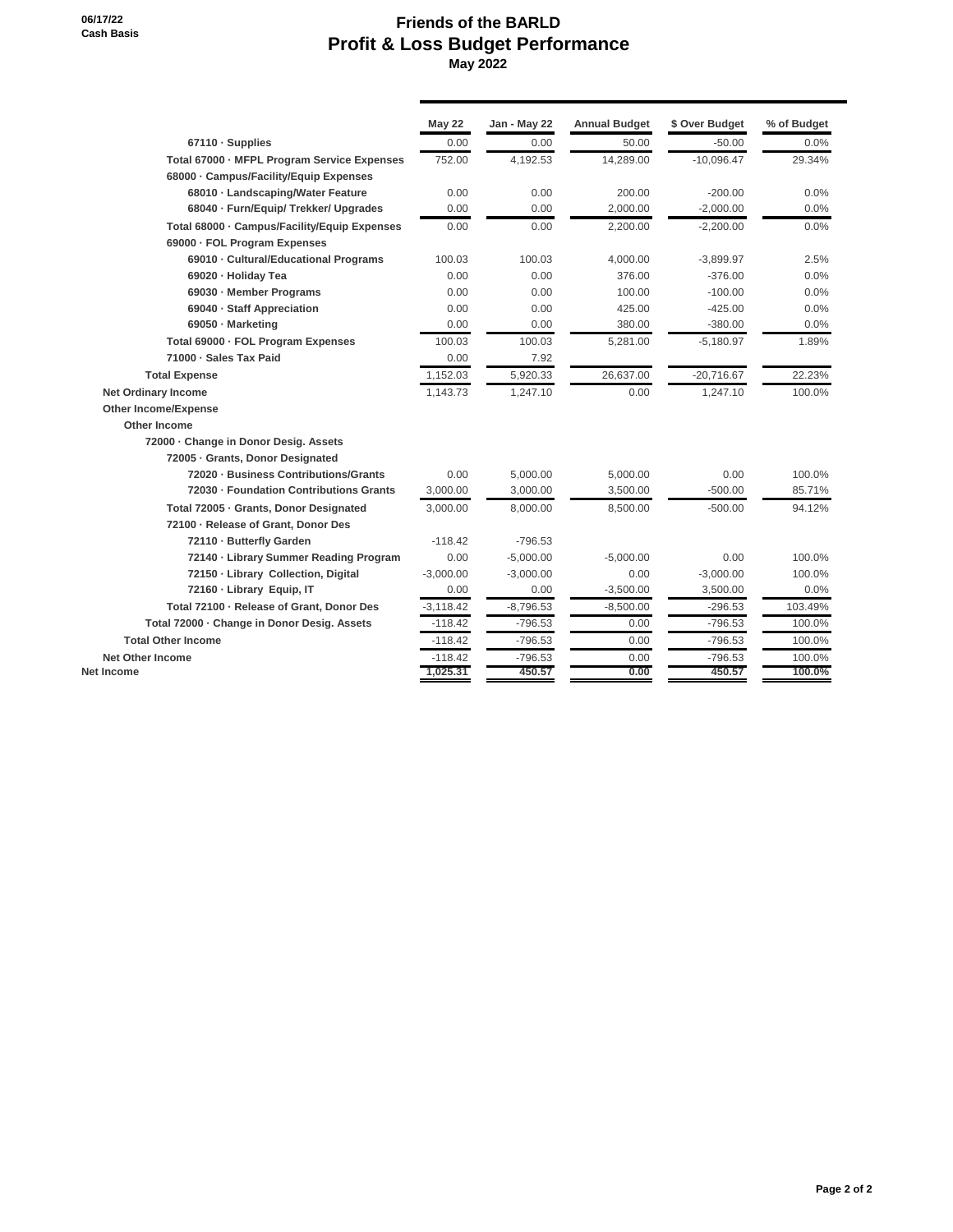| June 1 through June 20, 2022 Monthly Expense Report<br>June 1 through June 20, 2022 |                                     |                                   |                                                                                                          |  |  |
|-------------------------------------------------------------------------------------|-------------------------------------|-----------------------------------|----------------------------------------------------------------------------------------------------------|--|--|
|                                                                                     | <b>Undesignated</b><br><b>Funds</b> | <b>Donor</b><br><b>Designated</b> | <b>Comments</b>                                                                                          |  |  |
|                                                                                     | 21,476.44                           | 4,152.33                          |                                                                                                          |  |  |
| <b>Paid Current Liabilities</b>                                                     |                                     |                                   |                                                                                                          |  |  |
| <b>US Bank Visa</b><br>(Paid 6/20/2022)                                             | 297.41                              |                                   | Big Give registration \$200;<br>Donna Harris \$97.41 for rain parkas<br>0.00 for bus trips               |  |  |
|                                                                                     | 297.41                              | 0.00                              |                                                                                                          |  |  |
|                                                                                     | Undesignated<br>Funds               | Donor<br>Designated               | Comments                                                                                                 |  |  |
|                                                                                     |                                     |                                   |                                                                                                          |  |  |
| <b>Available Cash after Paid Liabilities</b>                                        | 21,179.03                           | 4,152.33                          |                                                                                                          |  |  |
|                                                                                     |                                     |                                   |                                                                                                          |  |  |
|                                                                                     | 21,179.03                           | 4,152.33                          |                                                                                                          |  |  |
| <b>Total Funds Available</b><br><b>Major Paid or Upcoming Expenses</b>              |                                     |                                   |                                                                                                          |  |  |
| <b>BARLD</b><br>Library Director's Discretionary Fund<br>(Paid 06/06/2022)          | 892.85                              |                                   | 75% distribution of May BN sales<br>(\$1190.47)                                                          |  |  |
| <b>Betty Cramer</b>                                                                 |                                     |                                   | Refund for SA Missions Bus Trip                                                                          |  |  |
| (Paid 6/6/2022)                                                                     | 40.00                               |                                   |                                                                                                          |  |  |
| Donna Harris<br>(Paid 06/06/2022)                                                   | 80.00                               |                                   | Refund for two tickets for SA<br><b>Missions Bus Trip</b>                                                |  |  |
| Sam's Club                                                                          | 71.84                               |                                   | Credit Card charge for 8 cases of 8<br>oz water bottles (80 in each case)<br>for Summer Reading Kick Off |  |  |
| <b>State Comptroller</b>                                                            | 180.25                              |                                   | Sales and Use tax thru 5/31/2022                                                                         |  |  |
|                                                                                     |                                     |                                   |                                                                                                          |  |  |
| <b>Total Paid or Upcoming Expenses</b>                                              | 1,264.94                            | 0.00                              |                                                                                                          |  |  |
| <b>Projected remaining available</b>                                                | 19,914.09                           | 4,152.33                          |                                                                                                          |  |  |
|                                                                                     |                                     |                                   |                                                                                                          |  |  |
| Does not include \$200 in petty cash                                                |                                     |                                   |                                                                                                          |  |  |